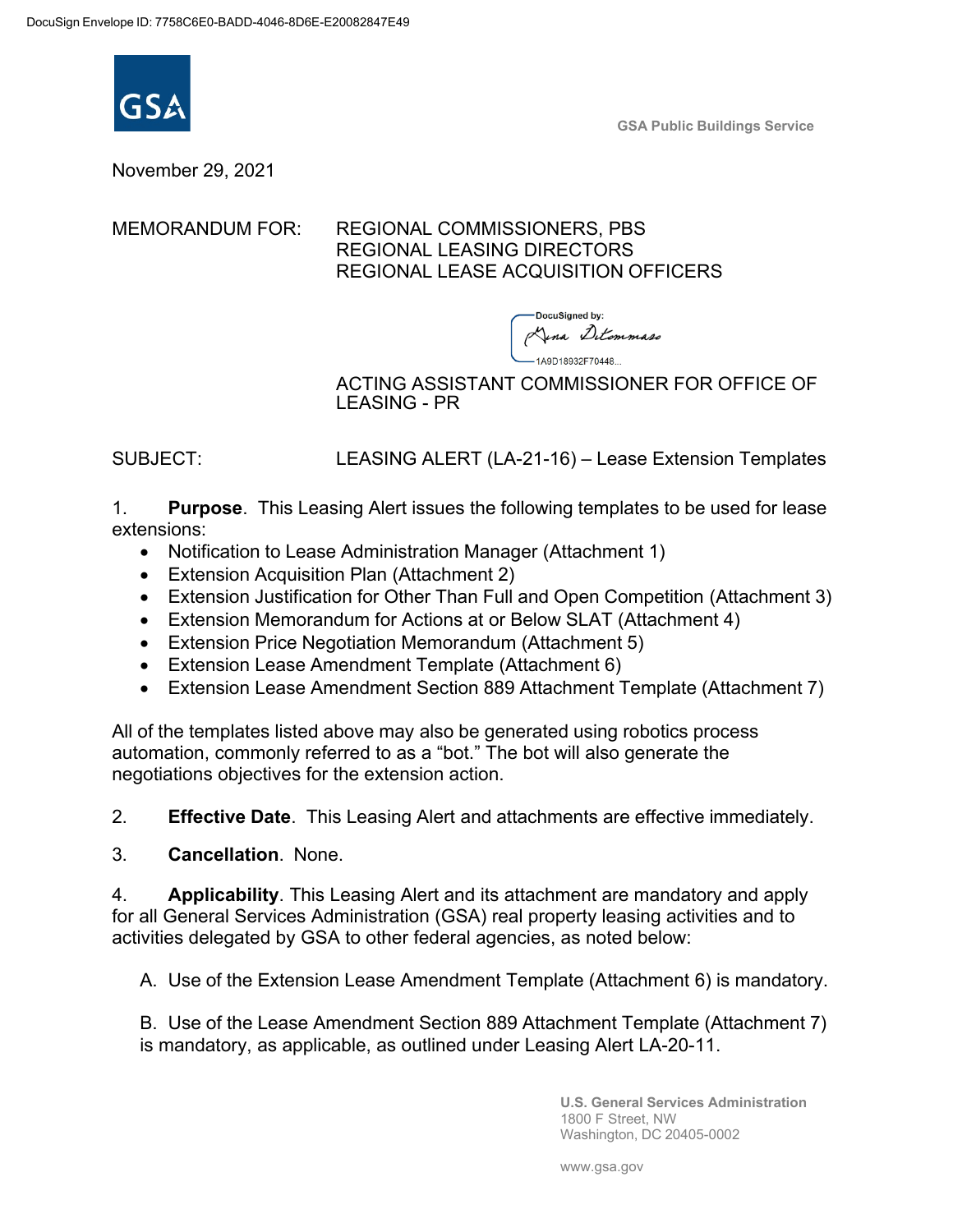C. Use of the other templates (Attachments 1 through 5) is highly encouraged.

D. Use of the bot automation to generate these templates, following the guidance under Attachments 8 and 9, is highly encouraged. Using the bot to generate these extension templates allows for greater efficiencies and will also improve standardization and consistency.

i) The bot relies upon information and data within REXUS and G-REX systems; therefore, it is important that such systems be kept up to date to ensure optimum results.

ii) Similar to the other bot-generated templates, the bot will only partially complete these templates; LCOs and their designees must manually complete these templates. In addition, LCOs are ultimately responsible for the accuracy of the information within the templates prior to approval

5. **Instructions and Procedures**. See Extension Templates User Guidance (Attachment 8) and Extension Bot User Guidance (Attachment 9). Please note that the Extension Lease Amendment Template reflects wording from most lease models; LCOs and their designees may need to revise the wording, depending upon the wording of the original lease contract (for example, if the original lease used a GSA Form 3626).

- Attachment 1, Extension Notification to Lease Administration Manager
- Attachment 2, Extension Acquisition Plan
- Attachment 3, Extension Justification for Other Than Full and Open Competition
- Attachment 4, Extension Memorandum for Actions at or Below SLAT
- Attachment 5, Extension Price Negotiation Memorandum
- Attachment 6, Extension Lease Amendment Template
- Attachment 7, Extension Lease Amendment Section 889 Attachment Template
- Attachment 8: Extension Templates User Guidance
- Attachment 9, Extension Bot User Guidance